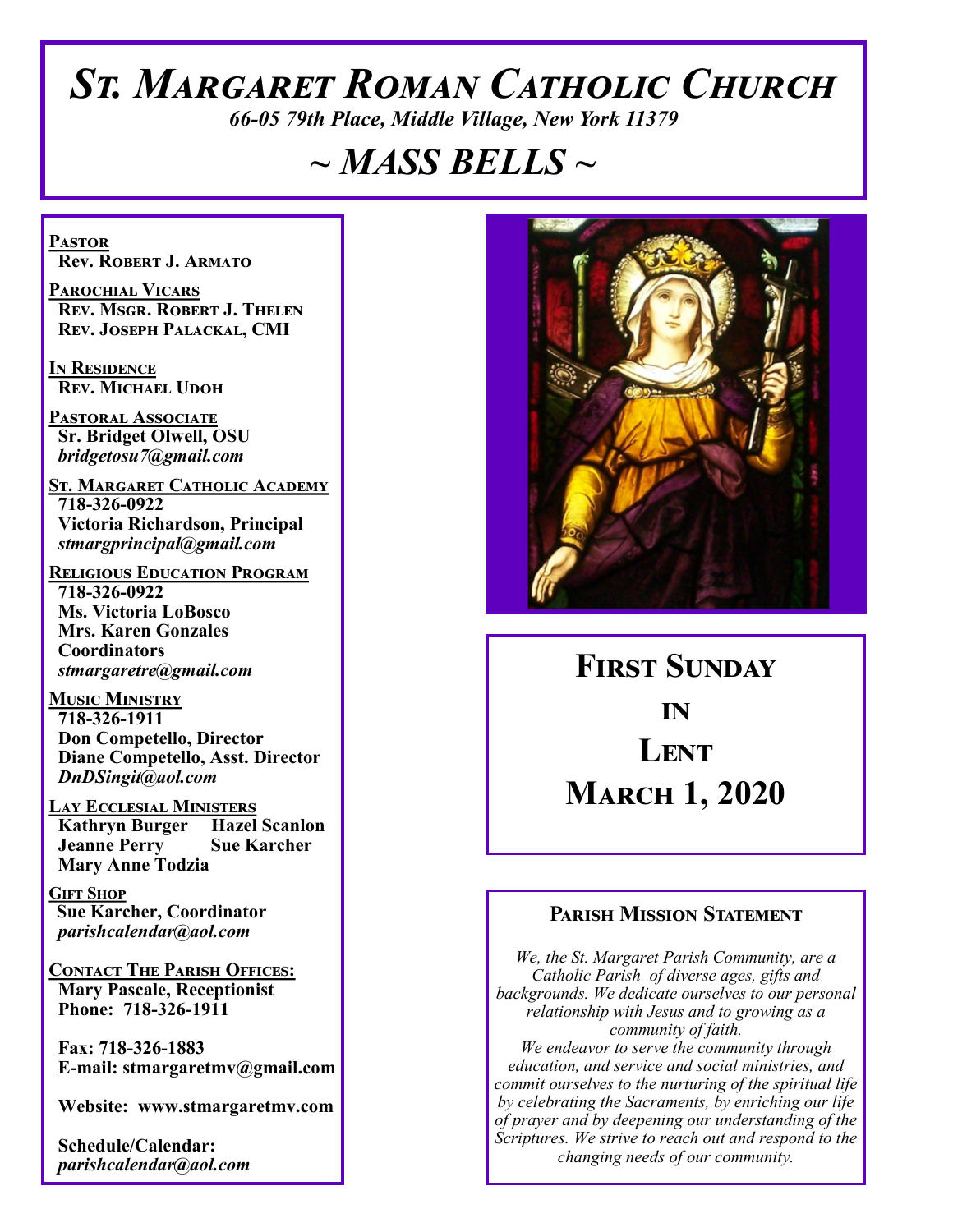## *MASSES FOR THE WEEK*

| SUN.<br>7:30<br>9:00<br>10:30<br><b>NOON</b><br>5:00PM | <b>MARCH 1 - FIRST SUNDAY IN LENT</b><br>People of the Parish<br>Giuseppe Valenza/Antonina Cilluffo/<br>Geraldine Ciaccio/<br>Kim Licari<br>Salatore Fischetta (BIRTH)<br>Intention of Francesco & Maria Sciortino |  |  |
|--------------------------------------------------------|--------------------------------------------------------------------------------------------------------------------------------------------------------------------------------------------------------------------|--|--|
| MON.<br>7:00<br>9:00                                   | <b>MARCH 2 - LENTEN WEEKDAY</b><br><b>Purgatorial Society</b><br><b>Ferdinand Erker</b>                                                                                                                            |  |  |
| TUE.<br>7:00<br>9:00<br>9:30                           | <b>MARCH 3 - ST. KATHARINE DREXEL</b><br><b>Christopher Michael Pyzikiewicz</b><br>Joseph W. Mazzola<br>Stations of the Cross (Italian)                                                                            |  |  |
| WED.<br>7:00<br>9:00                                   | <b>MARCH 4 - ST. CASIMIR</b><br>Anne Marie Roggie<br>James Hartmann (BIRTH)                                                                                                                                        |  |  |
| THU.<br>7:00<br>9:00                                   | <b>MARCH 5 - LENTEN WEEKDAY</b><br>Intention of Andrew Kastner<br>Josephine lannotta                                                                                                                               |  |  |
| FRI.<br>7:00<br>9:00<br>9:30                           | <b>MARCH 6 - LENTEN WEEKDAY/</b><br><b>WORLD DAY OF PRAYER/</b><br><b>ABSTINENCE</b><br>Eileen & Margaret Flynn<br>Tom & Helen Dasanto<br>Station of the Cross (English)                                           |  |  |
| SAT.                                                   | <b>MARCH 7 - ST. PERPETUA AND</b>                                                                                                                                                                                  |  |  |
| 9:00                                                   | <b>FELICITY</b><br><b>Collective: Bill &amp; Lee DiGiovanna/Souls</b><br>in purgatory/Joseph W. Mazzola/<br>Salvatorte Diglio/                                                                                     |  |  |
| 5:00PM                                                 | <b>Irish Night Committee</b>                                                                                                                                                                                       |  |  |
| SUN.<br>7:30<br>9:00<br>10:30                          | <b>MARCH 8 - SECOND SUNDAY IN LENT</b><br>William R. Roemmelt<br>Il Popolo Parrocchia/Gaetano Morreale/<br>Giuseppe Valenza/<br>John Ciorciari (BIRTH)                                                             |  |  |
| <b>NOON</b><br>5:00PM                                  | Edward H. Morrissey/Nellie Tollis<br>Aurora Cermeli                                                                                                                                                                |  |  |



**DURING THE SEASON OF LENT, WE WILL HAVE STATIONS OF THE CROSS AS FOLLOWS:**

**Tuesdays, 9:30am in Italian Fridays, 9:30am in English**

# **PARISH INFORMATION**

**Rectory Office Hours Monday - Friday - 9 am to Noon, and 1 pm to 5pm Tuesday & Wednesday evenings 5-7pm Saturday - by appointment Sunday - closed**

**CONFESSIONS** - Saturday, 4-4:45 pm or by appointment with a priest.

**NOVENA** to Our Lady of the Miraculous Medal Mondays after the 9am Mass.

#### **THE ROSARY AND DIVINE MERCY** devotion are prayed every morning in the church at 8:30am.

**BAPTISMS** take place on the 1st and 3rd Sundays of the month. Please call the rectory for an appointment and to register your child.

**WEDDINGS MUST** be scheduled at least six months in advance by appointment with a priest or a deacon. Please call the rectory office. For marriage preparation information visit www.pre-cana.org.

**THE ENGLISH CHOIR** rehearses on Tuesday, at 7 pm in the Church. Tenors and baritones needed!

**IL CORO ITALIANO** prattica ogni Domenica prima della Messa Italiana.

**THE YOUTH CHOIR** rehearses on Monday, from 6-7 pm in the Church. For more info, DnDsingit@aol.com

**BOY SCOUT TROOP #119** meets on Tuesdays from 7:15-9 pm in the Parish Hall. New members are welcome, age 10 1/2 & up. Call Mr. Krzewski, 718-894-4099.

**CUB PACK #119** meets on Mondays from 7-8:30 pm in the Parish Hall. New members welcome, age 6 to 10-1/2. Call Mr. Krzewski, 718-894-4099.

**SENIOR CITIZENS** meet every Wednesday at 12 Noon in the Parish Center.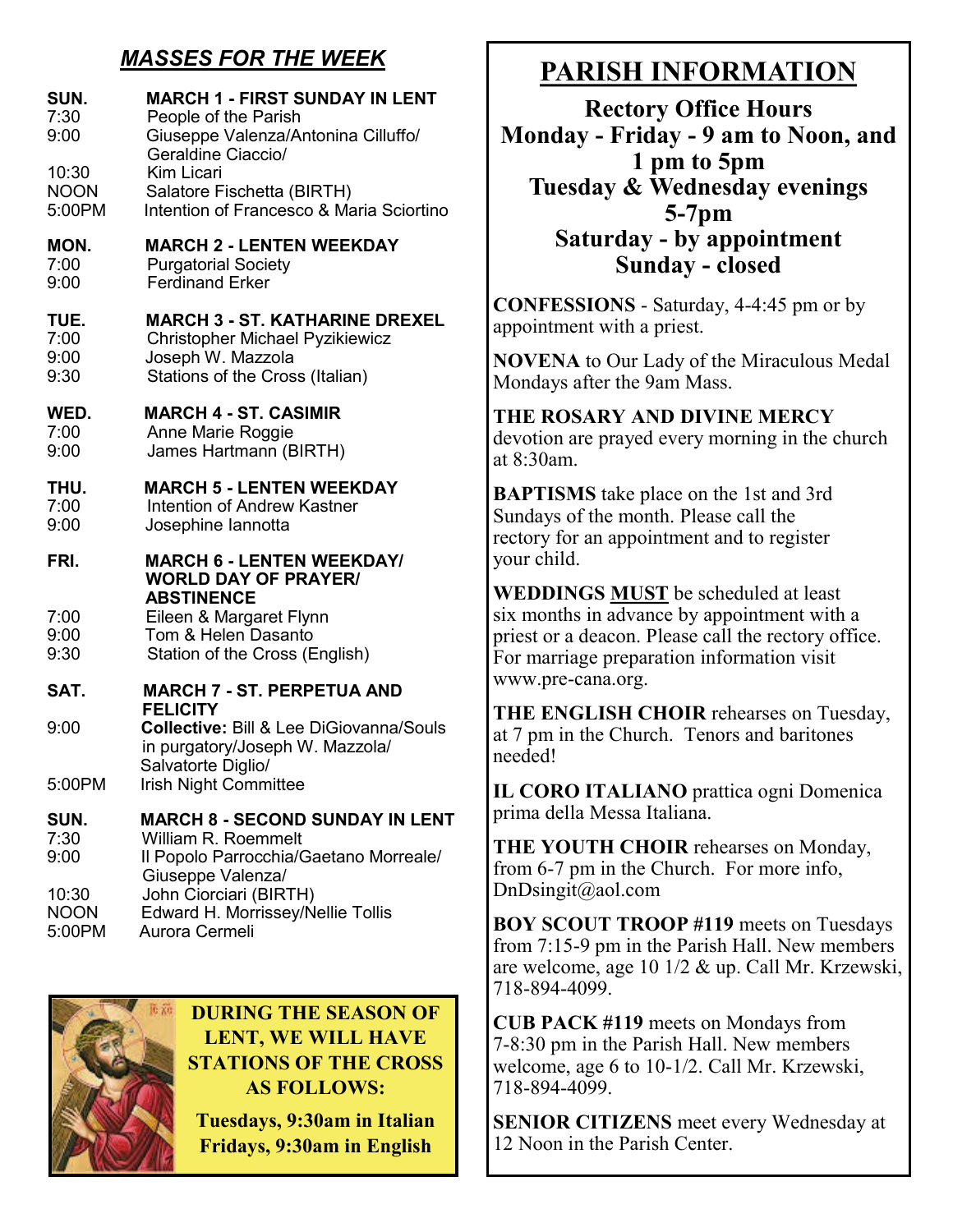# PLEASE PRAY FOR OUR SICK

Karen Guarascio, Connie Faccibene, Linda Frazier, Cari Ann Falk-LoBello, Glen Falk, Ronald Frazier, Robert Sabini, Lee Falk, Scott White, Baby McKinley Kelleher, Sean Harrison, Justin James Quirke, Elizabeth Ott, Mary Harrison, John Murphy, Anne McGinnis, Norma Voyer, Vicky Turato, Julio Pelaez, Maritza Gutierrez, Graciela Mora, Cindy Mulore, Salvatore Tuttolomondo, Gloria Mojica, Gloria Pemaj, Anne Gorian, Allen McConville, Joseph Simon, Jack Marchindiondo, The Scaturro Family, Louis Pitelli, Marion Caracciola, Giovanni Campo, Edward Stoltzenberg, Louis Pittelli, James Graff, Carol Arevalo, Immaculate Marge D'Elia, Jim O'Friscoll, Mary Rigovich, Matteo Sabini, Bob Biolsi, The Mojica Family, Msgr. Leonard Badia, Matthew Zender, Cathie Greulich, Joseph & Mary Augustine, Anthony Pittelli, Josephine Hartnett, Karen Schaefer, Jill Archbold, Fr. Paul Weirchs CP, Hannah Lehman, Daniel Wilson, John Austin Bryzgornia Dave Kazmier,

*The names will remain for 3 months, please call 718-326-1911 and ask for continued prayers.*

## **Prayer Requests**

**Pray for vocations to the Priesthood and Religious Life.** 

**Please pray for our men and women from our Parish serving in the defense of our country: Lt. Col. Thomas Frohnhoefer Sgt. Robert A. Domenici** 



### *WE RECALL OUR BELOVED DECEASED*

*Especially, Jeannine Stimpfel, Kenneth J. Kramer, Geraldine Ciaccio May they rest in Christ's Peace!*

# **MEMORIALS**

## *WINE & HOSTS THIS WEEK*

*are offered in memory of Fred Basedow at the request of Frank & Florence Cerar.* 



**DON'T FORGET TO SET YOUR CLOCKS AHEAD ON MARCH 7**

### **TODAY'S READINGS**

 *First Sunday in Lent* 

Gn 2:7-9, 3:1-7 Ps 51:3-4, 5-6, 12-13, 17 Rom 5:12-19 or Rom 5:12, 17-19 Mt 4:1-11

## **READINGS FOR THE WEEK**

| Monday:    | Lv 19:1-2, 11-18<br>Ps 19:8, 9, 10, 15<br>Mt 25:31-46                          |
|------------|--------------------------------------------------------------------------------|
| Tuesday:   | Is $55:10-11$<br>Ps 34:4-5, 6-7, 18-19<br>Mt $6:7-15$                          |
| Wednesday: | Jon $3:1-10$<br>Ps 51:3-4, 12-13, 18-19<br>Lk 11:29-32                         |
| Thursday:  | Est C:12, 14-16, 23-25<br>Ps 138:1-2ab, 2cde-3,<br>$7C-8$<br>Mt $7:7-12$       |
| Friday:    | Ez 18:21-28<br>Ps 130:1-2, 3-4, 5-7a,<br>$7$ <sub>bc</sub> - $8$<br>Mt 5:20-26 |
| Saturday:  | Dt $26:16-19$<br>Ps 119:1-2, 4-5, 7-8<br>Mt 5:43-48                            |
| Sunday:    | Gn 12:1-4a<br>Ps 33:4-5, 18-19, 20, 22<br>2 Tm 1:8b-10<br>Mt 17:1-9            |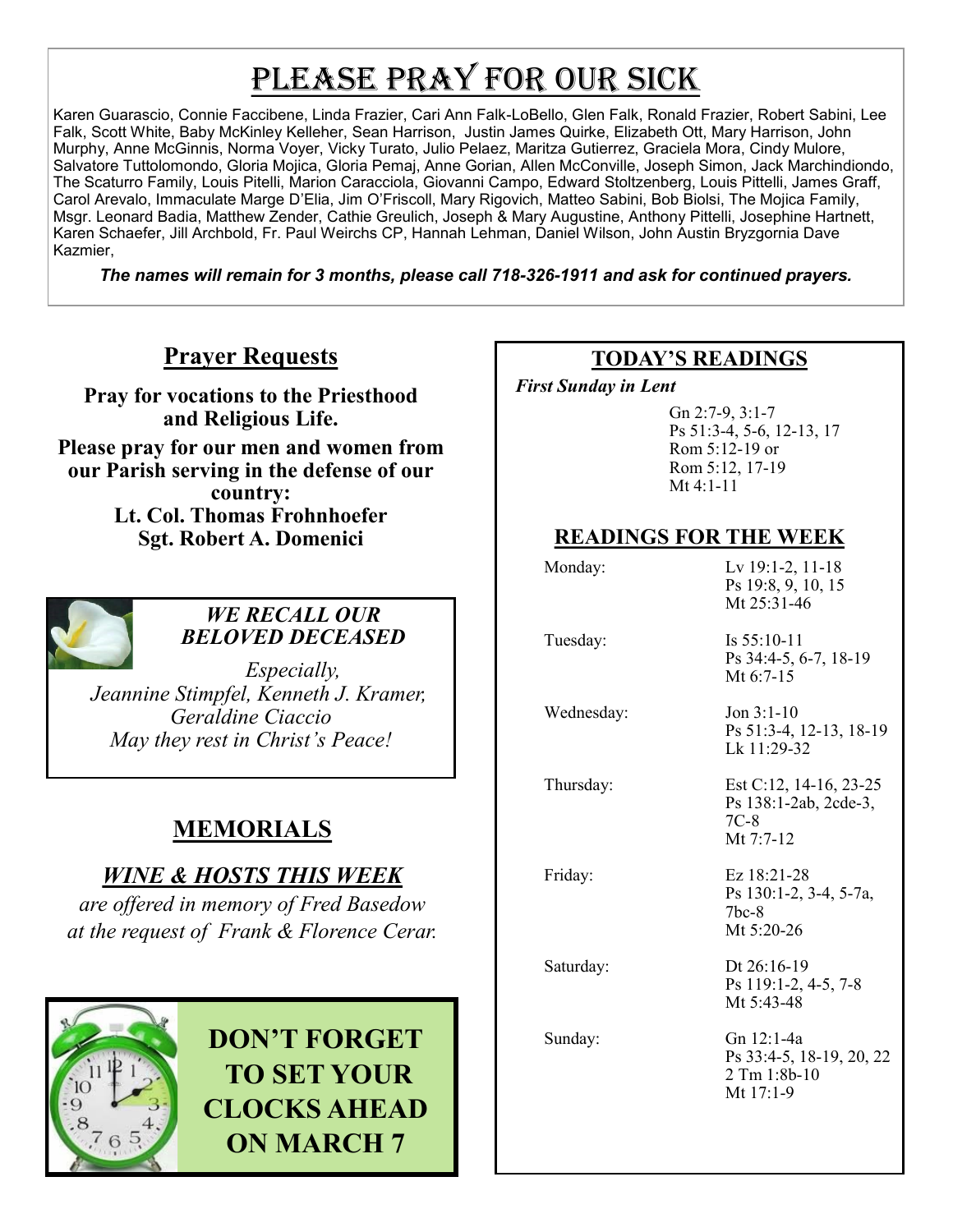#### *From the Pastor's Desk:*

 The holy season of Lent has begun. Yes, it's a penitential season, but it also is one full of hope as we are renewed in our determination to follow Christ. Nevertheless, we usually view this as a gloomy time of year, a time of "having to do without", or we see it just as another opportunity to get back on our diets or to kick a bad habit. We see only ashes, and we forget about the haloes.

 It truly is a time for giving up and doing without, but doing so for a particular purpose: to help us to refocus our lives centered on God and to deepen our relationship with Him. As nature abhors a vacuum, so our lives also need to be occupied, spiritually as well as physically. If you are going to do without something, be prepared to put something *positive* in its place. The three keys of Lent - fasting, almsgiving, and prayer - give us important tools to do this.

 If you give up time watching TV or using the internet/social media, use some of the time you save for prayer, or to read and reflect on Scripture or some other solid, spiritual work. Get to Mass faithfully every weekend. Pray the Rosary every day, especially the Sorrowful Mysteries. Go to confession before Easter. If you give up a particular food, or drink, or cigarettes, use some of the money you save towards helping those who do not have the bare necessities of life. If you go out to dinner, put aside the same amount that you leave for a tip and put it in the poor box. Be more patient with others as God is patient with you.

 The time truly will fly, but let's allow Lent to be an unhurried period of spiritual growth, a time in which we challenge ourselves, using the grace God gives us to be better disciples of Jesus Christ His Son. Don't let it zoom by in artificialities or despair. Make it meaningful, and keep it realistic so as to finish Lent in a way that prepares you for a more worthy celebration of Easter.

#### *~Fr. Armato*

### **DAY OF PRAYER IN ITALIAN**

 The Northeast Italian Apostolate will hold an annual Day of Prayer in Italian at the Immaculate Conception Center in Douglaston on Saturday, March 21, from 9:00am to 3:00pm. The day includes spiritual conferences, Rosary, Via Crucis, and holy Mass with Bishop DiMarzio. The cost is \$25/person, including hot lunch.

Call 718-649-0324 to make reservations.

### **PARISH REGISTRATION**

 Very often, people come to the Rectory asking for a certificate or letter attesting to their being active members of our Parish. That's hard for us to do, if there is no record of their being registered.

 All families worshiping here at St. Margaret's are encouraged to register with the Rectory Offices. All you have to do is complete the following information and drop it into the collection basket. We'll take it from there.

Name:

| Address:        |  |
|-----------------|--|
|                 |  |
|                 |  |
| Phone #:(<br>۰. |  |

#### **PARISH CENTER UPDATE**

 The repairs to the gym and the cafeteria are complete, thank God!

 To date, your contributions to the weekly second collections have provided \$32,072. Of this, \$23,150 has been paid for the rental of the temporary toiler. Another \$10,813 has been spent for fuel oil to power it. Thus, "only" \$1,891 has come from our regular income and reserves, so far.

 Our next major expense (about \$8,000) will be to replace the Center's four heating pumps early next month.

 Please say a prayer that we will be able to replace our HVAC system soon!

 As always, thank you for your patience, support, and especially for your generosity!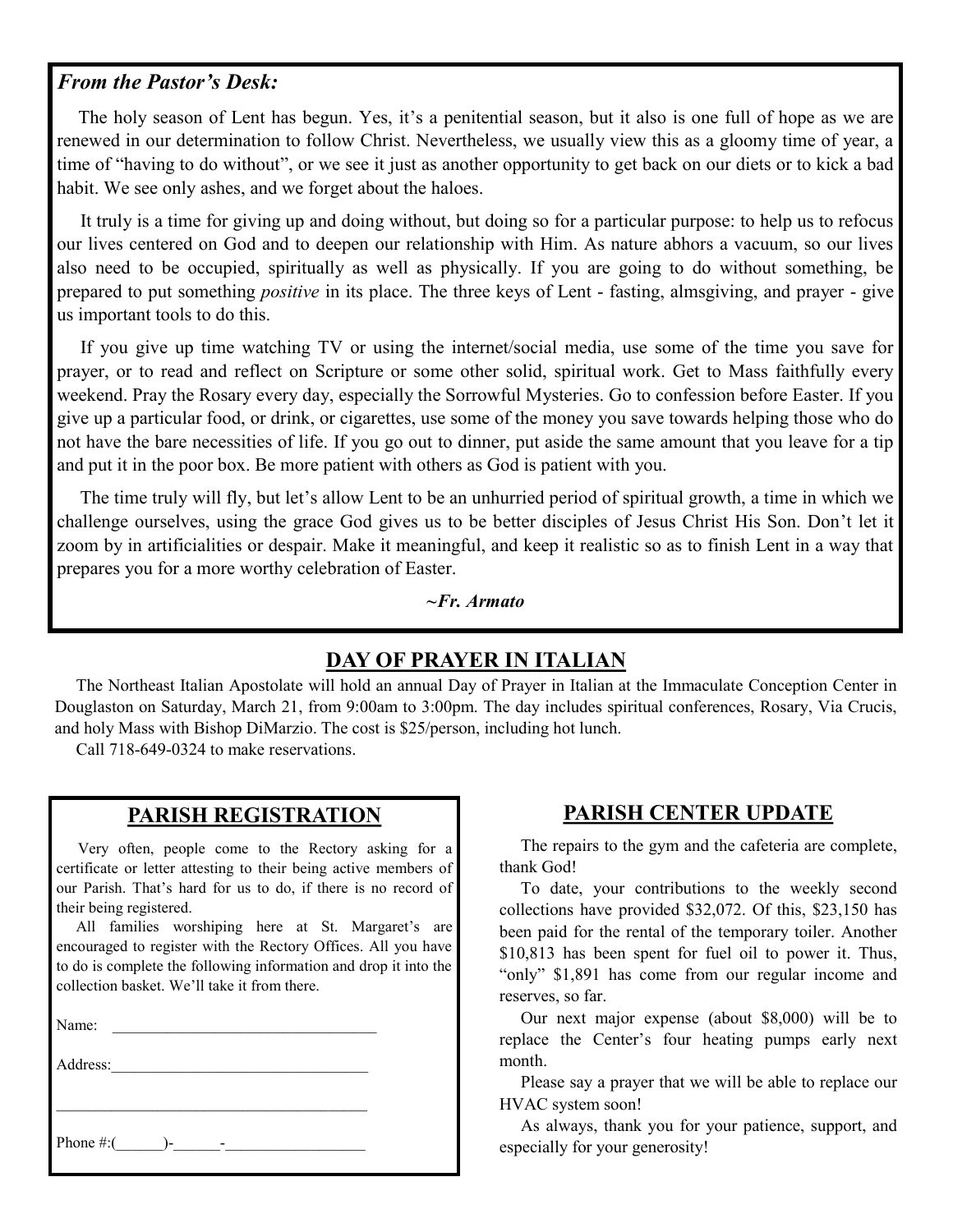# **St. Margaret Gift Shop**

Wednesdays, 12:00 - 4:00pm Saturdays, 4:00 - 5:00pm Sundays, 9:00am - 1:00pm

We have a selection of religious goods: Rosaries - Medals - Gifts Crucifixes - Statues - Bibles other books **AND MORE!**

If we don't have it, we'll try to get it for you. The Gift Shop is located in the rectory. Please use the red side door in the parking lot. If the door is closed, please knock.

Contact us: **parishcalendar@aol.com**

# **ANNUAL CATHOLIC APPEAL**

 The **2020** *Annual Catholic Appeal* campaign is underway. Our goal for this year has been set at just over \$80,000. With about 650 families registered in the Parish, it comes to an average donation of \$125 per family, certainly not a burden if we ALL pitch in between now and Christmas.

 Please think and pray about your response this year so that we may continue to serve the needs of our Parish and our Diocese. Materials are being mailed out to those who participated in last year's campaign; other material will be available in church in the coming weeks.

### **LENTEN REGULATIONS 2020 WEEKDAYS OF LENT:**

There is no obligation to fast except on Ash Wednesday and Good Friday. However, voluntary acts of self-denial are recommended.

#### **ASH WEDNESDAY & GOOD FRIDAY:**

These are days of Fast and Abstinence from meat, (this includes chicken). There is a limit of one full meal on these days for all between the ages of 18 and 59 inclusive.

#### **DAYS OF ABSTINENCE: ALL FRIDAYS IN LENT**

All who have reached their 14th year are bound to abstain totally from meat.

#### **EASTER DUTY OBLIGATION:**

After they have received their First Holy Communion, Catholics are bound by the obligation of receiving Holy Communion at least once a year. This precept should be fulfilled during the Easter Season. Catholics are also bound to confess serious (mortal) sins at least once a year, preferably during the Lenten/Easter Season.

### **ST. MARGARET SPORTS ASSN. INSTRUCTIONAL VOLLEYBALL**

for girls 3rd, 4th, and 5th grade March 14th and 28th April 4th and 18th 10am to 11:30am Fee is \$60.00 To sign up google **St. Margaret Dragons** any questions email **stm\_volleyball@aol.com**



# **THE ST. VINCENT FOOD PANTRY**

 is located in the Convent 66-25 79th Place

### **The Pantry is open every WEDNESDAY AND SATURDAY from 10:00 am to 12:00 Noon.**

*We are now in need of coffee, peanut butter, jelly, canned meats, mayo, tuna, cookies and cooking oil.* 

For more info. call Terry, **718-326-0188**

*As always, thank you for your generosity!*



### **DEFENSIVE DRIVING COURSE**

 will be given in St. Margaret Catholic Academy Library

**THIS Saturday, March 7,** from 9:00am to 3:30pm

**THE COST**: \$45.00 per person

**THE BENEFITS:** 10% discount on liability and collision insurance for 3 years. Up to 4 points deducted from your driving record.

**CONTACT:** Sister Bridget at **718-326-1911**

for more information or to register.